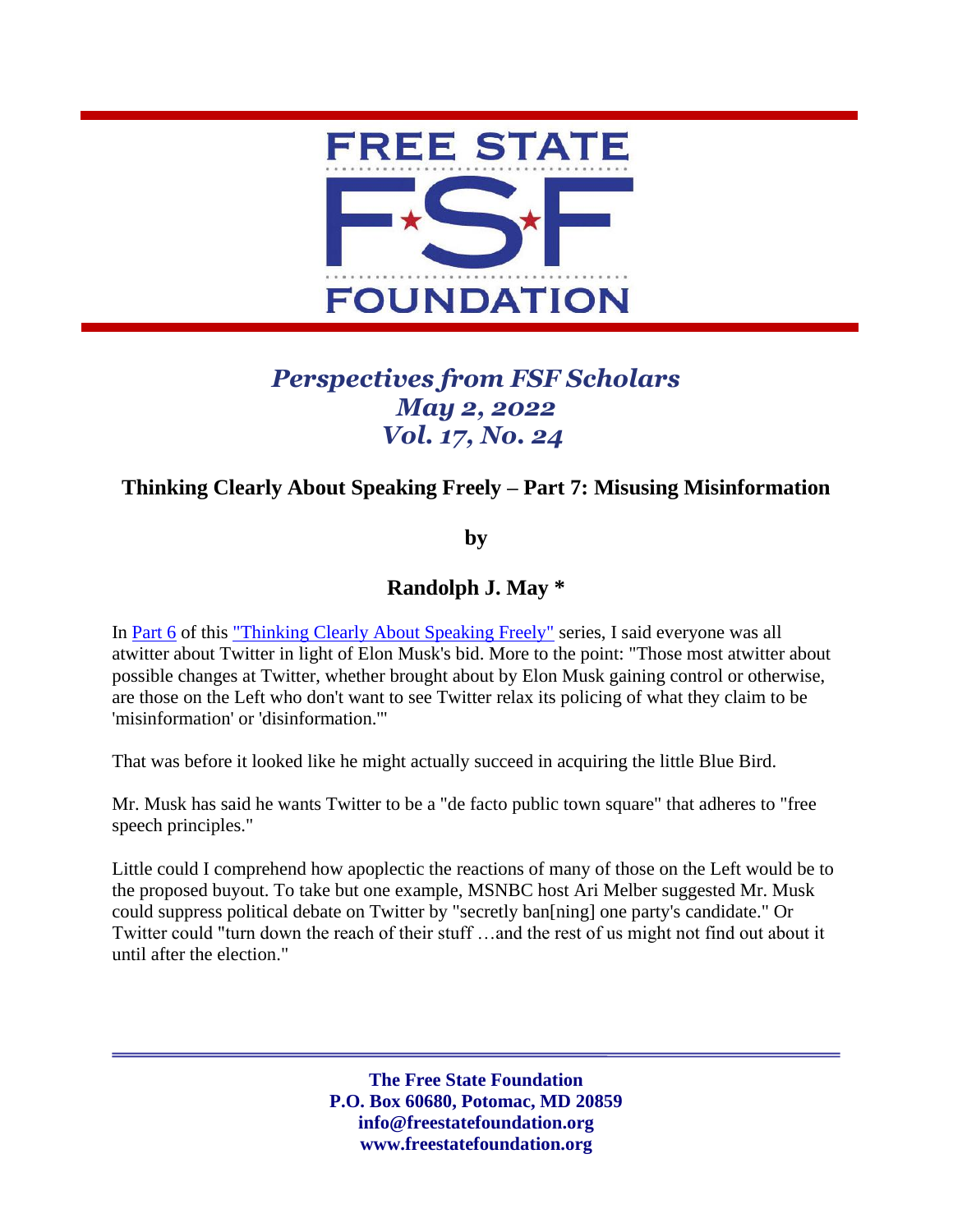Wait. Didn't Twitter "turn down the reach" of the *New York Post's* Hunter Biden Laptop Story reporting until after the election, claiming, in part, that the *Post's* reporting could be "misinformation?" I assume that Mr. Melber was suitably disturbed by that "turn down" and that his concern was not completely assuaged when, in March 2021, Twitter's then-CEO Jack Dorsey admitted it had all been a "total mistake."

A year ago, when I began this ["Thinking Clearly About Speaking Freely"](https://freestatefoundation.org/wp-content/uploads/2021/04/Thinking-Clearly-About-Speaking-Freely-–-Part-1-041921.pdf) series, I pointed out that the basis for actions that "cancel" speech often are claims the speech constitutes "misinformation" or "disinformation." While acknowledging that there's speech on Twitter and other online social media sites that falls into those categories, I stated then that, "to a significant extent, whether or not lawful speech is properly characterized as such frequently depends on one's perspective."

There are many examples of "misinformation" or "disinformation" claims serving as the basis for suppressing speech involving matters of public significance. As Vivek Ramaswamy and Jed Rubenfeld pointed out in a recent *Wall Street Journal* piece, ["How Elon Musk Can Liberate](https://www.wsj.com/articles/how-elon-musk-can-liberate-twitter-censorship-fact-check-free-speech-buy-website-platform-takeover-content-moderation-hate-speech-misinformation-disinformation-11650983718)  [Twitter,"](https://www.wsj.com/articles/how-elon-musk-can-liberate-twitter-censorship-fact-check-free-speech-buy-website-platform-takeover-content-moderation-hate-speech-misinformation-disinformation-11650983718) such assertions often are put forward when the websites deem the content merely "unproven" or "lacking context." In other words, where there is no claim that the information is false.

While Mr. Musk may wish to return Twitter to something closer to the original proclaimed ideal of a public square akin to a free speech zone, I suspect he understands that, in one way or the other, and to some degree or another, some content moderation may be desirable, say, for pornography or truly extremist speech aimed at provoking violence. As I said in [Part 6,](https://freestatefoundation.org/wp-content/uploads/2022/06/Thinking-Clearly-About-Speaking-Freely-%E2%80%93-Part-6-All-Atwitter-About-Twitter-041822.pdf) there is content beyond that which is traditionally entitled to First Amendment protection that, in some instances, Twitter and other sites may wish to restrict. As private entities, they generally are protected by the First Amendment in doing so, with only a few exceptions, say, for example, if they willingly coordinate speech-suppressive actions with the government or accede to government directions.

Regarding claims that certain lawful content constitutes "misinformation" or "disinformation," I suggest that Twitter adopt a policy that presumes, as a default position, that the speech in question should not be restricted. In effect, under this policy, the default position would be reliance on a presumption (that could be overcome by clear and convincing evidence) that more speech, not less, is the best way to combat misinformation and disinformation claims.

As concerned as I may have been the past several years regarding misuse of "misinformation" claims to restrict speech that ought to remain within the realm of legitimate public debate, I am far more concerned about the government arrogating to itself the power to weaponize assertions of misinformation to silence views that may not comport with the official government line.

For now, just a few quick examples, with perhaps more to say about them and others in later installments. Tom Wheeler, the Chairman of the Federal Communications Commission during the Obama Administration, has proposed a new ["focused specialized agency to oversee dominant](https://www.brookings.edu/research/a-focused-federal-agency-is-necessary-to-oversee-big-tech/)  [digital companies."](https://www.brookings.edu/research/a-focused-federal-agency-is-necessary-to-oversee-big-tech/) The realm of its oversight authority would be broad, including this: "Government instigated, supervised, approved, and enforced behavioral standards utilizing a development process similar to the technology standards process." Given Mr. Wheeler's expressed concerns regarding what he considers to be harms resulting from misinformation and